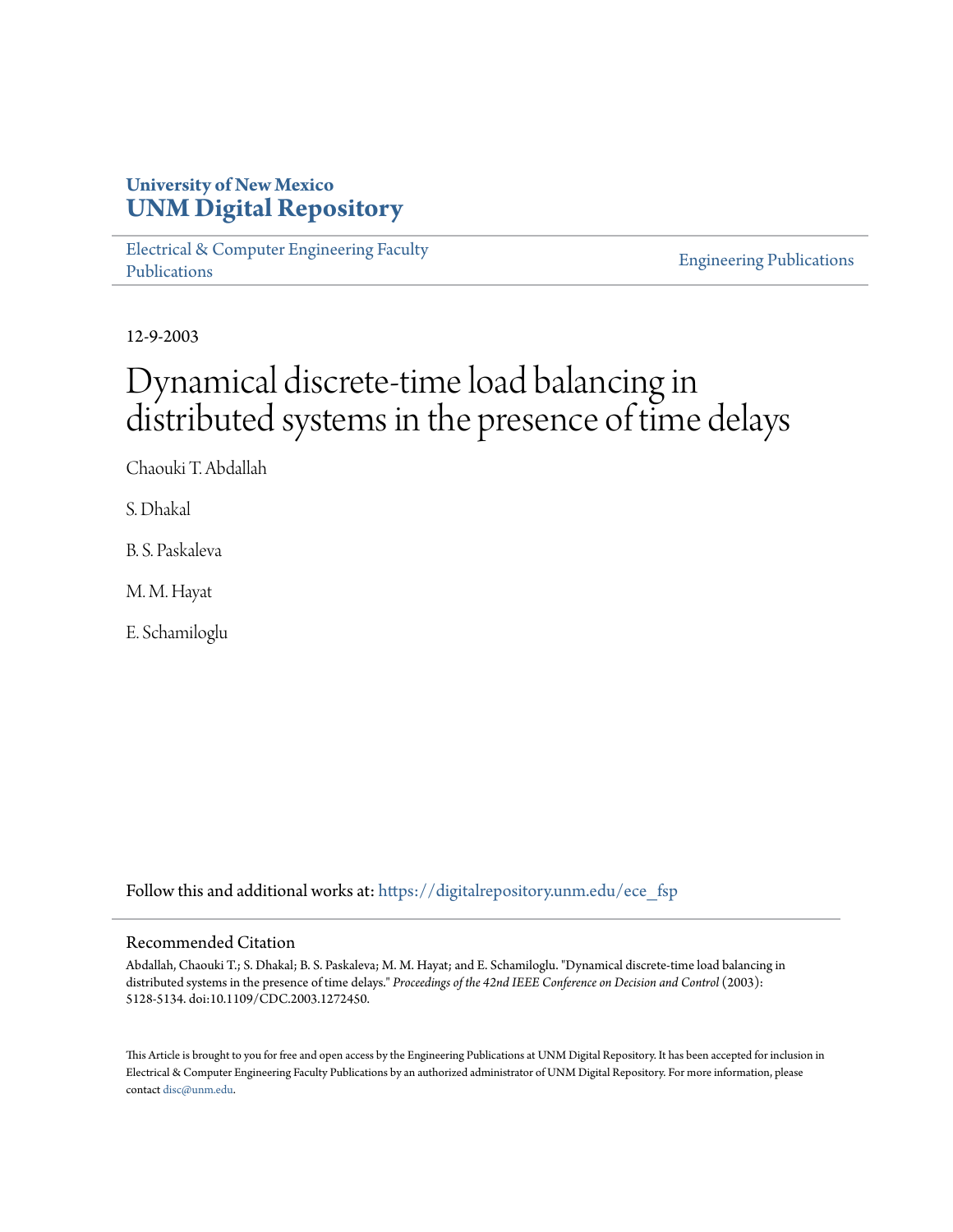## **Dynamical Discrete-Time Load Balancing in Distributed Systems in the'presence of Time Delays**

**S.** Dhaka1 B. **S.** Paskaleva **M.** M. Hayat E. Schamiloglu C. T. Abdallah

Department of Electrical and Computer Engineering University of New Mexico Albuquerque, **NM** 87131-1356, USA

Abstract-The implementation of a load balancing policy on a continuous basis in a delay-limited distributed computing environment may not only drain the computational resources of each computational element **(CE),** hut can also lead to an unnecessary exchange of loads between the **CEs.**  This degrades the system performance, measured by the overall completion time of the total **tasks** in the system. Thus, for a given distribution of the load among the **CEs,**  there **has** to he an optimal number and distribution of discrete balancing instants. This paper focuses on **fxing** the number **of** balancing instants and optimizing the completion time over the strength of load balancing, which is controlled by the so-called gain parameter, and the time when the balancing is executed. First, the case when the load balancing **is**  implemented at **a** single instant per node **is** presented. Then, a strategy is considered where a second load balancing instant is allowed for each node. The simulations show that both strategies outperform the continuous balancing policy. Moreover, with the double load-balancing strategy the overall completion time is further reduced in comparison to the single load balancing case. It is also seen that the optimal choice of the gain parameter depends on the delay and this dependence becomes more significant as the delays increase. This interplay between the strength of load balancing and the magnitude delay has a direct effect on the performance of the policy and on the sensitirity to the selection of the balancing instants.

#### I. **INTRODUCTION**

The development of effective and computationally effcient load balancing techniques is an essential task in parallel and distributed computing environments. Effective load balancing relies on accurate knowledge of the state of the individual computational elements (CEs) whereby such knowledge is used to distribute the incoming computational tasks to appropriate CEs in accordance to a load balancing policy. However, large-scale distributed computing systems with physically andor logically distant CEs inherently involve time delays. Consequently, the information that a particular node has about other nodes, at any given time, is dated and may not accurately represent their current states. Such timedelay factors can seriously alter the expected performance of load balancing policies designed without taking into account such delays. One source of time delay is the computational limitations of the CEs and the execution of the load balancing policy itself. A more signifcant source of time delay is the limitations imposed by the communication medium between the CEs. This includes delays in transferring a load between the nodes and delays in the exchange in communications between them. For example, network *QoS* factors such as latency, congestion and corruption, can signifcantly contribute to delays during dynamic load balancing when loads are being re-distributed between the CEs. In addition, the delays encountered in dynamic load halancing are actually random due to the uncertainty **in** the condition of the shared network that connects the CEs. Such network conditions include the level of traffc and network confguration and architecture. This uncertainty is particularly prominent in wireless networks, and especially for satellite links that operate at very high transmission rates with low bandwidths and relatively high bit-error rates. Other factors that contribute to the stochastic nature of the distrihutedcomputing problem **are:** randomness and possible burstlike nature of the arrival of new job requests at each node from external sources, randomness of the loadtransfer process itself being queue-size dependent, and randomness in the task completion process at each node. In the recent years, dynamic load balancing has been an area of extensive research and a number of strategies have been proposed [I], **[Z], [3], [4].** Generally, the developed policies can be categorized according to their operational settings, which include local versus global, static versus dynamic, and centralized versus distributed scheduling. However, there have been very limited focus on the inherent latency involved in geographically-distant distributed systems and the stochastic behavior of this latency.

Thus, if we are designing a load-balancing policy under no delay or fxed-delay assumptions, the policy will not perform as expected in real situation when delays are non-zero or random. To adequately describe and investigate load balancing behavior in such delayinfested environments, we have previously taken a new look at the problem of dynamic load balancing using a dynamical model that captures the stochastic delays discussed above *[5], [6].* We incorporated the stochastic dynamics of load balancing and applied the model to predict the impact of random delays on the performance. In particular, we considered the effect of the suength of load balancing, which is govemed by the fraction,

**0-7803-7924-11031\$17.00** *02003* **IEEE 5128**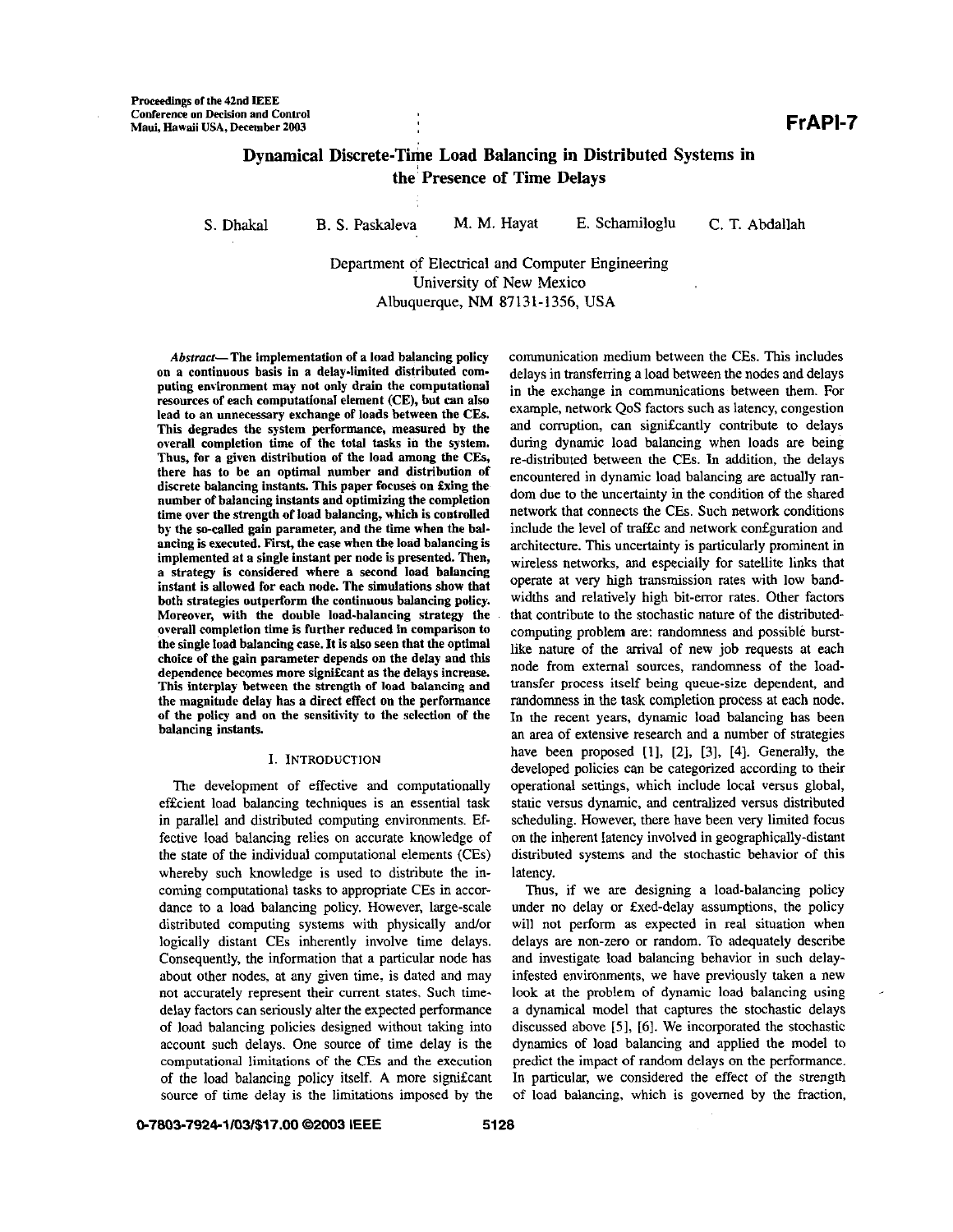K, that dictates what **poriion** of any **CEs** excess load should be assigned to other **CEs** [71. In the ideal case where the communication and load-transfer delays are negligible **(as** in a fast Ethernet environment) and the time required to implement the load-balancing policy is also negligible, the best performance (minimizing the waiting times associated with all **CEs)** is obtained when the load balancing is executed almost continuously without any reservation. Namely, at almost every instant, each CE compares its queue size to the average queue size of the network and distributes all its excess load to other nodes. Every other node also follows a similar policy. However, in a practical setting such a strategy has two main disadvantages: 1) the implementation of the load balancing policy **on** a continuous basis can drain the computational resources of each CE; and 2) excessive load balancing, both in frequency and strength, can lead to timely and possibly unnecessary exchange of loads between **CEs.** This means that valuable time may be unduly waisted exchanging loads back and forth between nodes (as the system is diligently attempting to balance the queues) while this time could have been used to actually execute the tasks submitted! In fact. in our prior work *[5]* we have shown that if the delays are dominated by the communication and load transfer, then there is an optimal load-balancing strength (viz., an optimal value for the parameter  $K$ ), that minimizes the waiting time in each CE. In patticular, we have shown that the strength of the load-balancing policy must be reduced in a delayed environment to avoid any "overreaction" consequences that may arise due to such delay factors. In [I], remote communication is minimized by reducing the number of balancing instants between the distant **CEs** while allowing the local **CEs** to balance continuously. To improve the network efficiency, Hui and Chanson **[41** proposed transferring a single large job by combining several balancing instants.

In a more practical setting, the continuous implementation of load balancing, as we stated earlier, can be very costly (wasteful of computational resources) and more importantly, it can invict an additional delay, namely, the time needed to implement the load balancing policy. Thus, there is an inherent tradeoff between the strength and frequency of load balancing on one hand, and the need to conserve computational resources used in implementing any load-balancing policy. Motivated by such a fundamental tradeoff, in this paper we investigate whether limiting the number of load balancing instants while optimizing the strength of the load balancing and the actual load-balancing instants is a feasible solution to the problem of load balancing in a delay-limited environment. This paper addresses the performance of such a potentially computationally-effcient load-balancing strategy.

#### **11. DESCRIPTION OF THE STOCHASTIC DYNAMICAL MODEL**

We begin by brie<sup>n</sup>y describing the queuing model that characterizes the stochastic dynamics of the load balancing problem described so far drawing freely from our prior work *[5],* **[7].** This model is subsequently used as basis for the development of **a** custom-made simulation software used to generate all the results included in this paper.

Suppose that we have a cluster of n nodes. Let  $Q_i(t)$ denote the number of tasks awaiting processing at the ith node at time *t.* Assume that the ith node completes **tasks** according to a Poisson process and *at* a constant rate  $\mu_i$ . Let the counting process  $J_i(t_1, t_2)$  denote the number of external tasks (requests) arriving at node *i*  in the interval  $(t_1, t_2)$ . We will assume that the process  $J_i(t_1, t_2)$  is a compound Poisson process with a constant rate  $\lambda_i$  [8], that is,  $J_i(t_1, t_2) = \sum_{k:t_1 \leq \xi_k \leq t_2} H_k$ , where  $\xi_k$  are arrival times of job requests arriving according to a Poisson process with rate  $\lambda_i$ . The random sequence  $H_k$ ,  $k = 1, 2, \ldots$ , is a sequence of integer-valued random variables describing the number of tasks associated with the kth job request. The load balancing mechanism is described **as** follows: The ith node, at a specifc **load**balancing instant  $T_i^i$ , looks at its own load  $Q_i(T_i^i)$  and the loads of other nodes at randomly delayed instants (due to communication delays), and decides whether it should allocate a fraction  $K$  of its load to the other nodes according to a deterministic policy. Moreover, at the time when it is not balancing its load, it may receive loads from the neighboring nodes subject to random delays (due to the load-transfer delays).

With the above description of task assignments between nodes, we can write the dynamics of the *i*th queue in a differential form as (in  $\Delta t$  time increments):

$$
Q_i(t + \Delta t) = Q_i(t) - C_i(t + \Delta t) - \sum_{j \neq i} L_{ji}(t) + \sum_{j \neq i} L_{ij}(t - \tau_{ij}(t)) + J_i(t, t + \Delta t),
$$
\n(1)

where  $C_i(t + \Delta t)$  is a Poisson process (with rate  $\mu_i$ ) describing the random number of tasks completed in the interval  $[t, t + \Delta t)$ ,  $J_i(t, t + \Delta t)$  is a random number of new, external tasks arriving in the same interval,  $\tau_{ij}(t)$ is the delay in transferring load from node  $j$  to node  $i$  at the same interval, and  $L_{ji}(t)$  is the load transferred from node *i* to *j* in the interval  $[t, t + \Delta t)$ . More precisely, for any  $k \neq l$ , the random load  $L_{kl}$  diverted from node *l* to node k has the form  $L_{kl}(t) \triangleq g_{kl}(Q_l(t), Q_k(t \eta_{ik}(t)$ ,  $\ldots$ ,  $Q_j(t - \eta_{lj}(t))$ ,  $\ldots$ , where for any  $j \neq k$ ,  $\eta_{kj}(t) = \eta_{jk}(t)$  is the communication delay between the kth and jth nodes at time  $t$ . The function  $g_{kl}$  dictates the load-balancing policy between the *kth* and Ith nodes.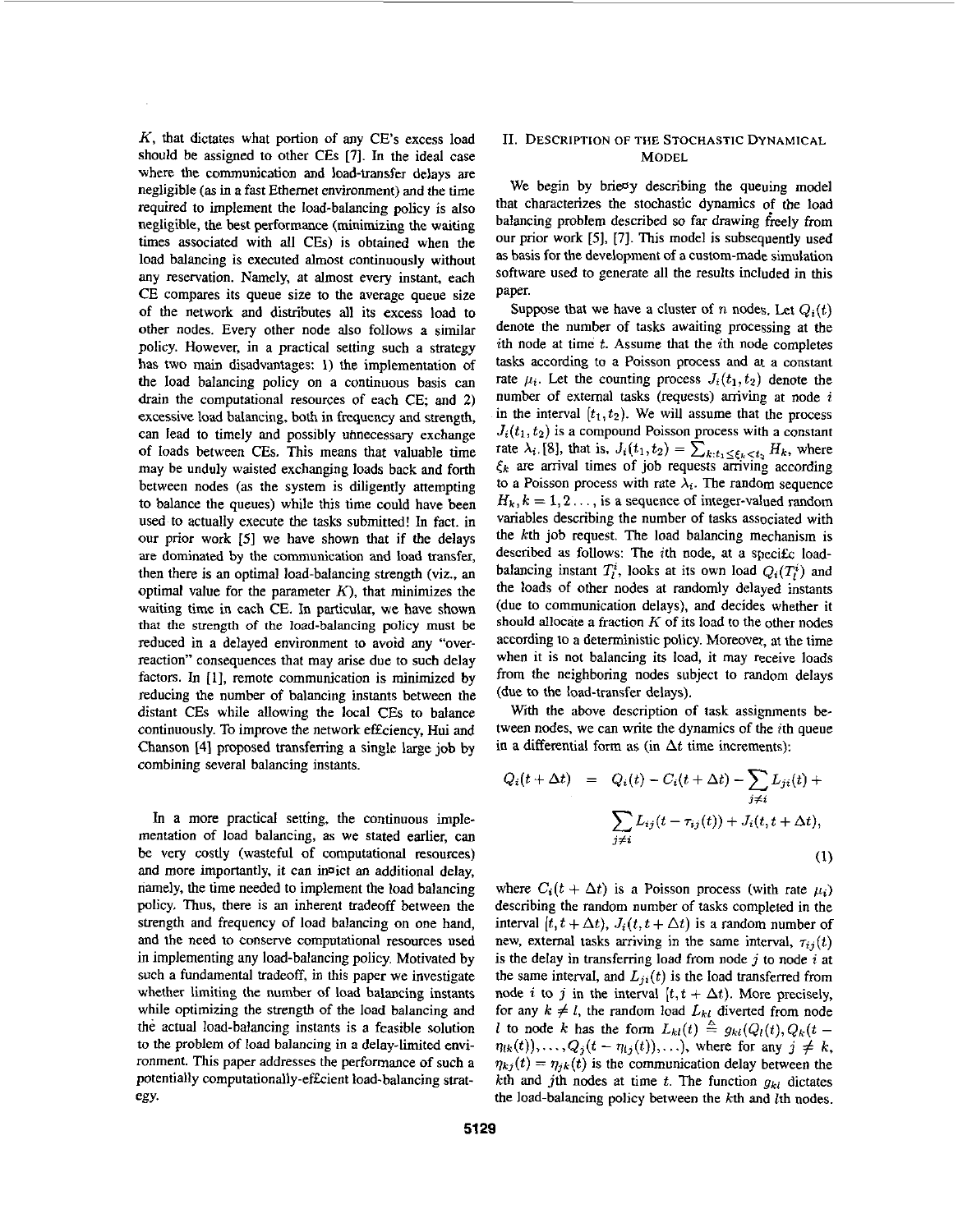One common example is

$$
g_{lk}(Q_l(t), Q_k(t - \eta_{lk}(t)), \ldots, Q_j(t - \eta_{lj}(t)), \ldots)
$$
  
=  $K_k p_{lk} \cdot \left( Q_l(t) - n^{-1} \sum_{j=1}^n Q_j(t - \eta_{lj}(t)) \right)$   

$$
u \left( Q_l(t) - n^{-1} \sum_{j=1}^n Q_j(t - \eta_{lj}(t)) \right), \quad (2)
$$

where  $u(\cdot)$  is the unit step function with the obvious convention  $\eta_{ii}(t) = 0$ , and  $K_k$  is a parameter that controls the "strength" or "gain" of load balancing at the kth (load distributing) node. In this example, the lth node simply compares its load to the average over all nodes and sends out a fraction *plk* of its excess load to the *lth*  node. (Of course,  $\sum_{l \neq k} p_{lk} = 1.$ )

#### **111. SIMULATION RESULTS**

Consider a cluster of three nodes with equal computing power (i.e., the task completion rates,  $\mu_i$ ,  $i = 1, 2, 3$ , are all the same), and let us assume that each node is allowed to execute load balancing at only two scheduling times. Throughout this paper, we will assume that the average task completion time is 10  $\mu$ s per task, and the load-balancing policy is implemented according to the policy described in the previous section. The initial load for these experiments was distributed unevenly among the three nodes as 7000, 4500, and 500 tasks, with no additional external arrival of tasks (in this paper we only consider the zero-input response).

Some of our earlier experimental results that motivated the present study are summarized in Fig. **1.** The **top graph**  in this fgure shows **the** empirical average of the queue size (dashed curves show the number tasks cumulatively performed). It is seen that approximately only 87% of the total tasks were completed within 60 ms. The fact that the total number of tasks performed by each **CE**  are not the same indicates that load-balancing has not been effective (since all nodes have the same computing capability), which is attributed mainly to the presence of delay. To have better insight into the time elapsed before all the tasks are computed, we generated the empirical variance of the queues, **as** shown by the bottom graph in Fig. 1. The graph shows a high-degree of uncertainty in the smallest queue and, more importantly, near the tail of the queues (beyond 30 ms). We observed that even in the fastest completion period, 95% of the tasks were completed around 15 ms faster then the time taken to complete the last 5% the tasks. This is an indicator that the nodes are continuing to exchange tasks back and forth near the tail of the queue even when load-balancing seems unnecessary. The more often we **try** to equalize the work load between the nodes, the more often portions of loads are transferred between the **CEs.** As a result, the **CEs** are not able to complete their assigned tasks by the time of the new load balancing policy execution. The net

effect is that loads *are* bouncing between the nodes with little actual work being performed.



Fig. 1. Top: The empirical mean queue length using 100 realizations of **the queues** for **each node (solid curves). Dashed curves are empirical averages of the mash performed by each** ncde **cumulatively in** lime. Bottom: The empirical variance of the queue length normalized by the mean-square values.

#### **A.** *Single bad-balancing Strategy*

We now present the results for the case when loadbalancing is implemented at a single instant only per node. We assumed initial loads of  $Q_1(0) = 7000$ ,  $Q_2(0) = 4500$ , and  $Q_3(0) = 500$ , and an average communication and load-transfer delays of 8 ms (corresponding to relatively short load balancing transfer delays). The results showed that the optimal value for the load-balancing strength parameter  $K_{opt}$  is 0.8 ms, the optimal load balancing instant  $t_{bal1}$  is 0.02 ms, and the corresponding completion time  $t_{compl}$  is 47.57 ms, as seen in [Fig. 2](#page-4-0) (top). Now from the bottom graph in Fig. 2, we can see that the queue lengths change abruptly as a result of load-balancing events associated with the three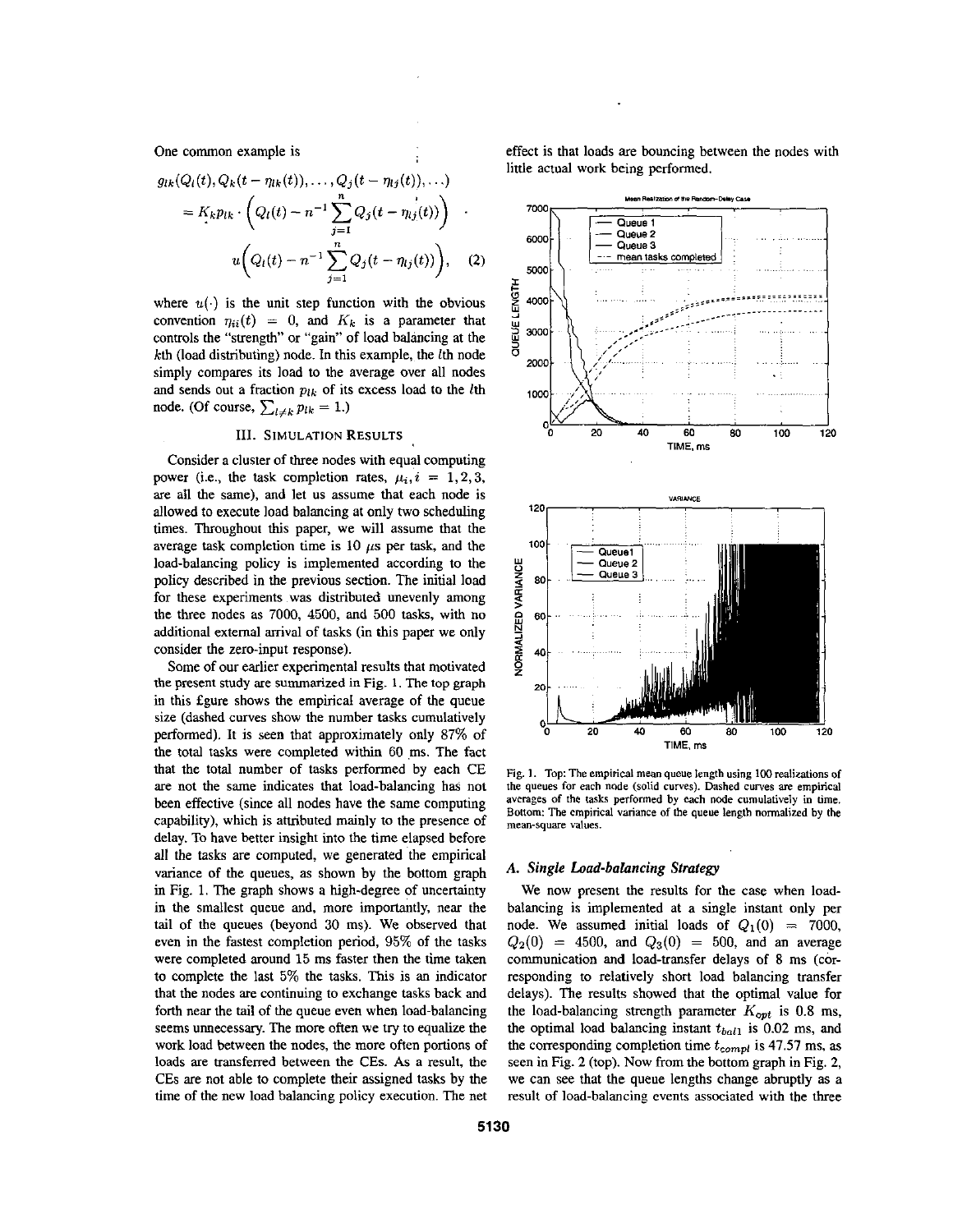<span id="page-4-0"></span>

**Fig. 2. Optimal single load-balancing scheduling for** the **shott-delay case. Top: completion time YS. load-balancing instant,** &,,I; **Bottom: queue lenghs and cumulative tasks completed by each node.** 





**Fig. 3. Single load-balancing scheduling for the long-delay case. Top: completion time as a function of**  $t_{ba/1}$ **; Bottom: queue evolution and the cumulative tasks done by each ncde.** 

of the gain parameter. However, this comes at the price of sensitivity to any delay in executing the load balancing. For example, if the execution is delayed to just before the time when communication from other nodes arrive, then the completion is signifcantly prolonged, **as** can be seen from the peak near  $t_{ball} = 0.6$  ms. On the other hand, if maintaining a stable (i.e., less sensitivity to error in the execution time) is sought, then it would be advantageous to execute the load balancing after receiving information from the neighboring nodes at a slight price of prolonged **task** completion time.

Next we consider a case where the delays are relatively long, **both** in communication **and** load transfer. **As** can be seen from the top plot in Fig. **3,** the shortest completion time possible is approximately 52 ms for  $t_{bal1} = 0.01$ **ms** and the optimal value of K is found to be 0.65. Like in the above scenario, there is no reason for **CEs to** wait **for** the information to reach them, because if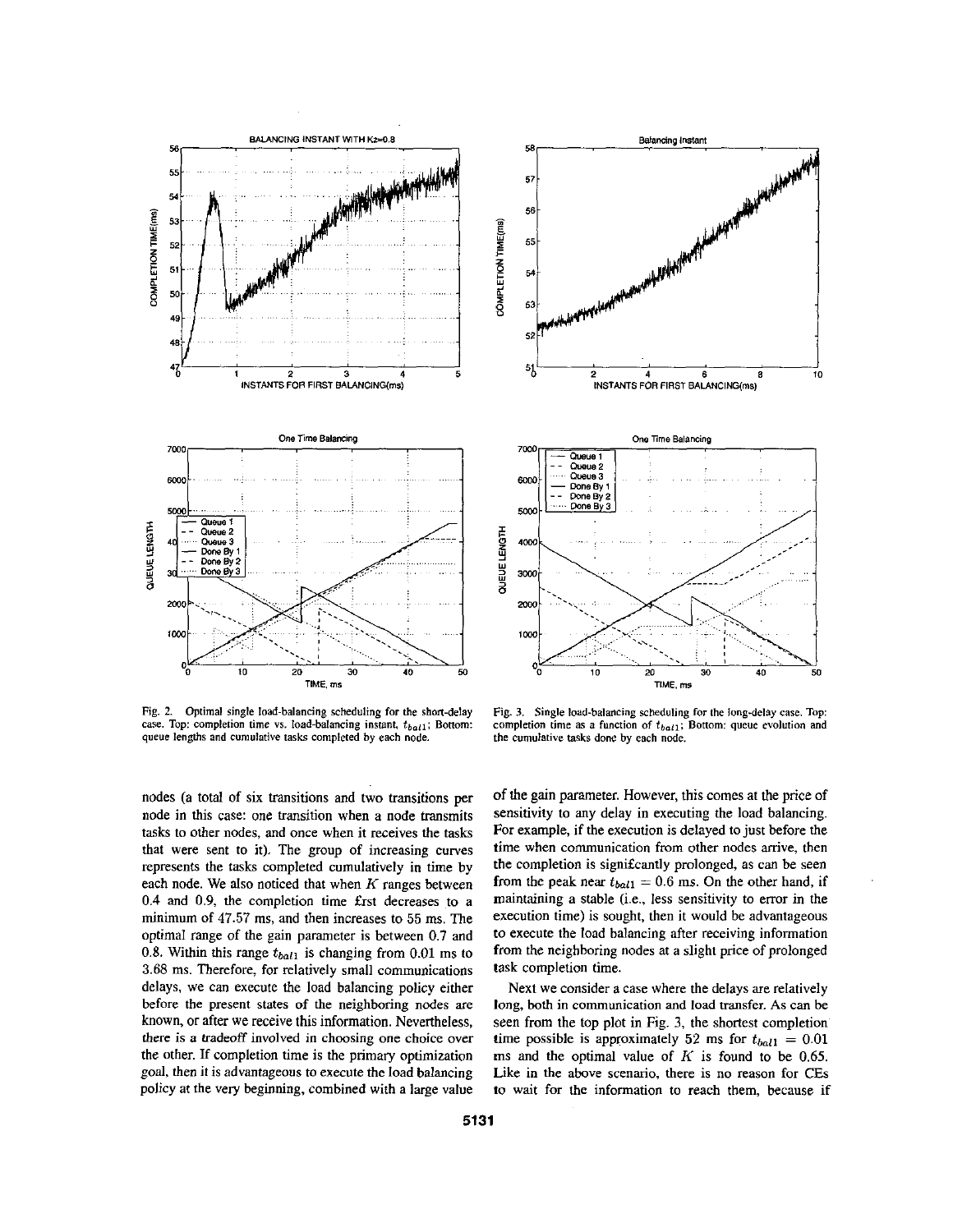<span id="page-5-0"></span>

**Fig. 4. Double load-balancing scheduling for the shan-delay case. Top:**  $K = 0.6$ ,  $t_{ball} = 0.01$  **ms,**  $t_{bal2} = 0.02$  **ms;** Middle:  $K = 0.8$ ,  $t_{bal1} = 0.01$  ms,  $t_{bal2} = 3.69$  ms; Bottom: queue evolution length **and the** cumulative **tasks done by each node.** 

they do valuable time will be wasted (due to the large communication delay) since one node is idle. Thus, in **this** case, "informed" load balancing does not render effciency. Moreover, the optimal value of the balancing strength parameter has to be smaller compared to the case with short load-transfer delays. The reason is that in the present situation it will take longer for most of the information to reach its destination, and consequently, the overall completion time will increase. In addition, our simulations show that even with the optimal value of K, the task-completion time cannot reach the one corresponding to the short-delay case considered earlier. From the bottom plot in the same fgure we can see that CEl and CE2 complete their work 5 ms after CE3. Thus, the system's load was not totally balanced.

To investigate the relationship between the initial load distribution and the optimal values for the system parameters, we considered a case where the initial loads



**Fig. 5. Double load-balancing scheduling for the long-delay case. Top:**   $K = 0.5$ ,  $t_{ball} = 0.01$  ms,  $t_{bal2} = 0.02$  ms; Bottom: queue length **evolution and the cumulative msks done by each node.** 

are almost equally distributed between the nodes. In particular, we considered  $Q_1(0) = 7000, Q_2(0) = 6500$ , and  $Q_3(0) = 6000$ . For this setting, the shortest completion time was 66.51 ms at  $K = 0.725$  and for  $t_{ball} = 0.63$ ms. These values are very close to the ideal case when no time delays are present and the minimum completion time for a total of 19500 tasks is 65 ms. From our empirical measurements we can conclude that when we have only one load-balancing execution per node in a small-delay environment, the best time to implement the load balancing is almost right at the beginning with **a**  relatively large  $K$  (that actually depends on the initial load distribution). For the longer-delay case, however, K has to be decreased.

#### *B. Double Load-balancing Strategy*

Next, we consider a strategy for which a second load balancing instant, denoted by  $t_{bal2}$ , is allowed for each node. From the point of view of each node,  $t_{bal2}$  can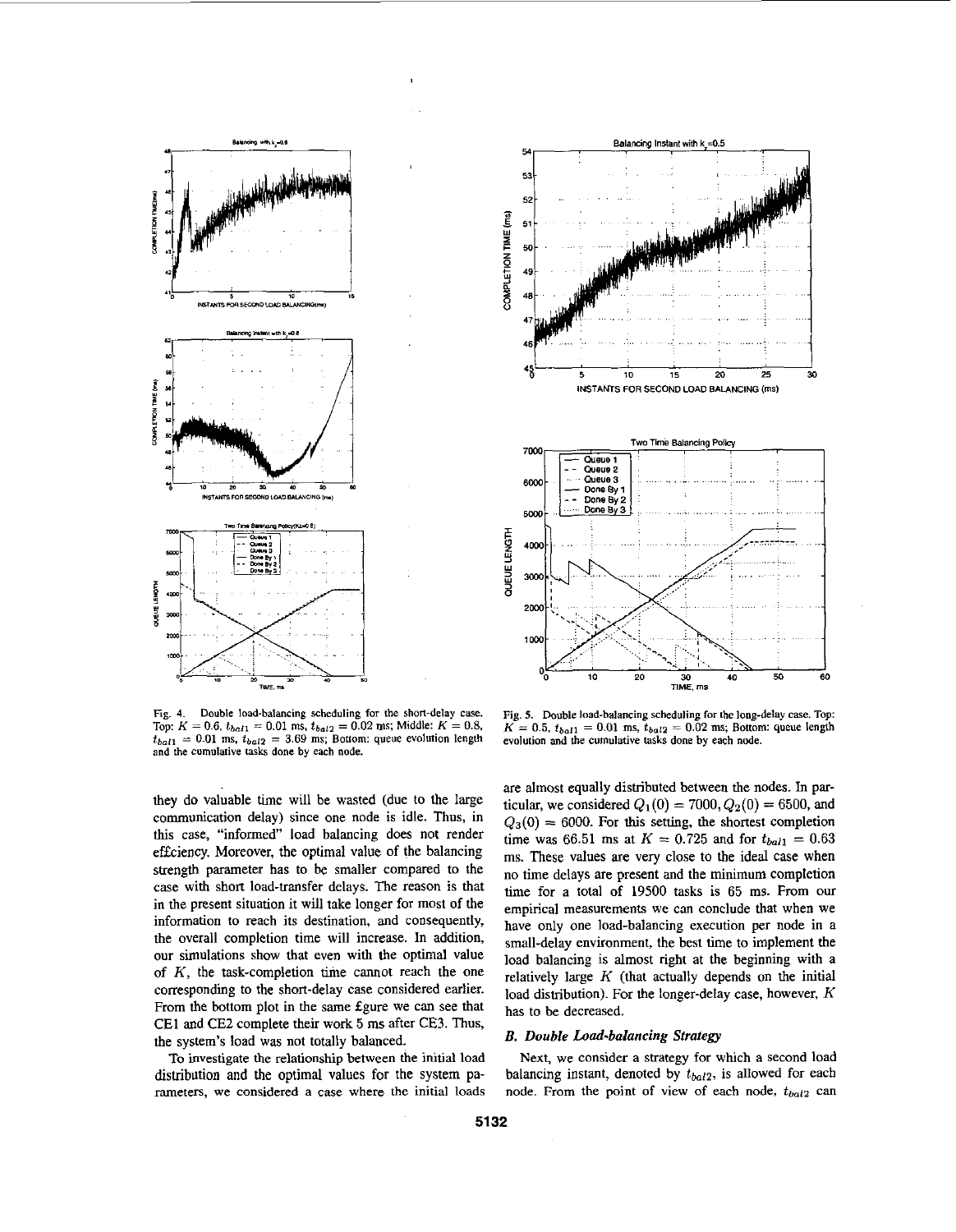

Fig. 6. Double load-balancing scheduling showing the task completion **time as a function of lhe load-balancing svenyth parameter** *K.* **Top: small-delay case: Bottom: large-delay case.** 

be chosen using several options. For example,  $t_{bal2}$  can be chosen just after the Erst load balancing instant, between the moments in which the nodes are receiving loads from their neighbors, or at the end of the load exchange. If we choose  $Q_1(0) = 7000$ ,  $Q_2(0) = 4500$ ,  $Q_3(0) = 500$ , an average communication delay of 0.8 **ms,** and a similar average load-transfer delay, then the best *teompl* is found to be **43.15** ms, which occurs when  $t_{bal1} = 0.01$  ms and  $t_{bal2} = 0.02$  ms with  $K = 0.6$ . A similar completion time can be achieved by executing the two load-balancing instants at a later time, after the nodes have received information. We found that this requires two load balancing instants following each other. In particular, our experiment shows that  $t_{bal1} = 3.87$  and  $t_{bal2} = 3.88$  yields one of the best completion times.

From the top plot in Fig. **4** we see that balancing in the beginning of the process leads to shorter completion times. The same plot indicates that execution of the load balancing within the range **0.03-2** ms is sensitive to error in the scheduling time. In particular, a small deviation of  $t_{bal}$  leads to a substantial increase in completion time. **This** time interval coincides with the time when every node receives information from its neighbors in a random way. Therefore, reliable load balancing is not possible during *this* time interval due to the communication delays. For the same reason, when  $K = 0.8$ , the best execution strategy is to execute the frst load balancing policy right at the beginning with  $t_{bal1} = 0.01$ ms and after that to wait until each one of the nodes received information from its neighbors before executing the second load balancing, **as** seen from Fig. **4** (middle). The completion time achieved in this case is *45* ms. Thus, qualitatively speaking, when we have two load-balancing instants in a small-delay environment, the optimal way to place them is either in the beginning, or immediately after the **CEs** have completed the information exchange.

For the case of large delays, the optimal solution with two load balancing instants is  $K = 0.5$ ,  $t_{ball} = 0.01$ ms and  $t_{bal2} = 0.02$  ms. While a completion time of approximately 46 ms is slightly higher than that in the previous case, it is still close to its optimal value. We see from [Fig.](#page-5-0) *5* (top) that the two instants are in the beginning of the process. Long delays will cause nodes to use dated infomation to determine the load redistribution. We also found that the value of  $K_{opt}$  is lower compared to the short-delay case. The long time delays require smaller values of  $K_{opt}$  because it takes longer time to transfer larger packets **of** data between the nodes, and selecting a high value for *K* will be "over-reactive," For example, for  $K = 0.9$  the cluster behavior is unstable and small perturbations in the load balancing instant cause increase in the completion time. The behavior of the double-balancing case is summarized in Fig. 6. The top plot shows the dependence of the minimum  $t_{\text{compl}}$  as a function of the load-balancing strength parameter *K*  for small delays, and the bottom plot shows the same dependency for the long-delay case.

#### **IV. CONCLUSIONS**

Our simulations indicate that with a double-loadbalancing strategy, it is possible to achieve improved overall performance, measured by the completion time of the total tasks in the system, in comparison to the singleload-balancing strategy. In either case, a performance almost comparable to the continuous-load-balancing strategy can be achieved. The optimal selection of the loadbalancing instants is shown to be in the beginning of the work process with the provision that the gain parameter should be selected more conservatively **as** the delay becomes more pronounced. However, if the delays are relatively small, it **is** possible to delay the execution of the load balancing until the information about the state of other nodes is collected. This "better informed" balancing will have the advantage of reduced sensitivity to errors in the selection *of* load-balancing instants.